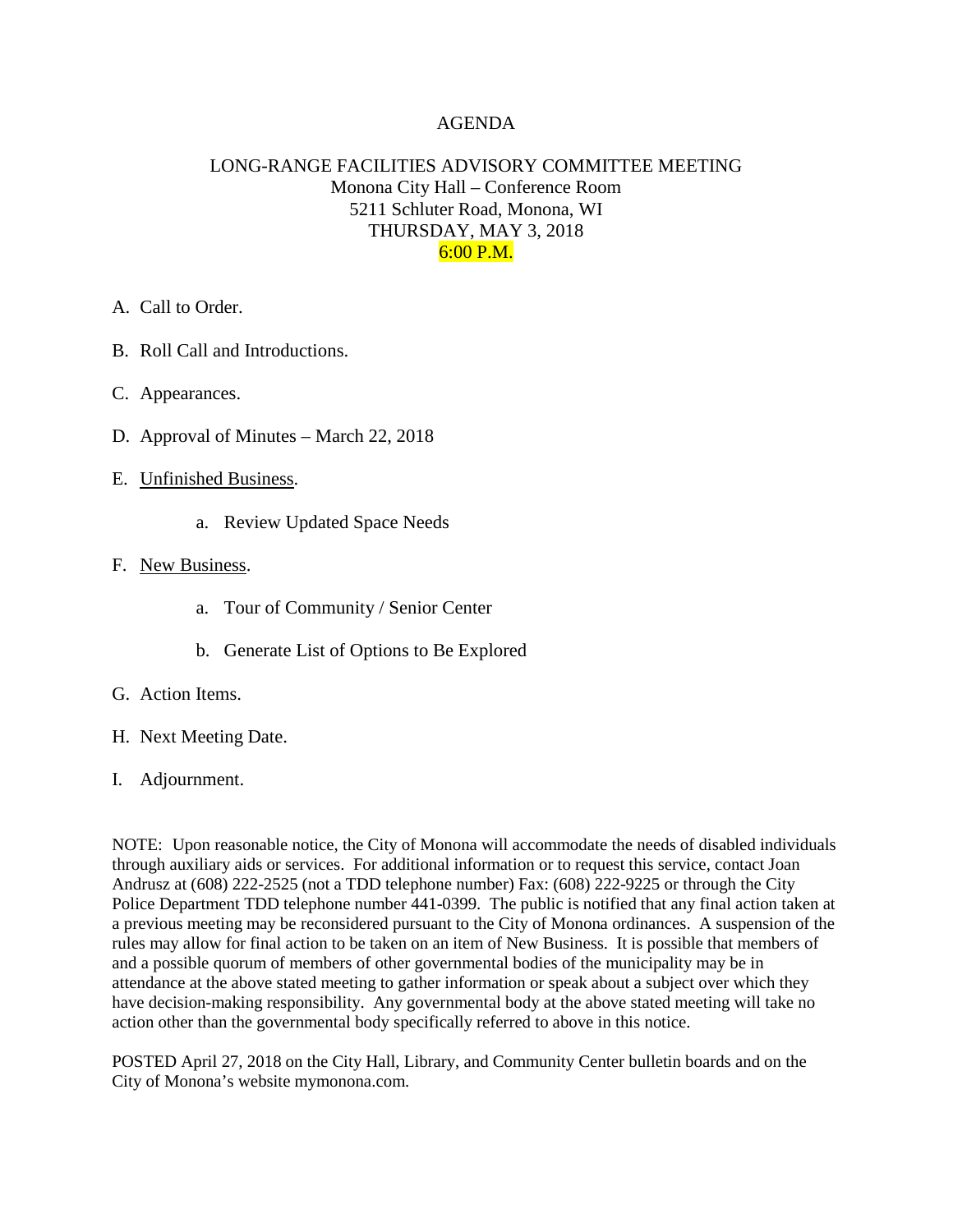### LONG-RANGE FACILITIES ADVISORY COMMITTEE MEETING MINUTES **March 22, 2018**

The meeting was called to order by Mayor O'Connor at 6:03 PM.

Present: Mayor Mary O'Connor, Chair; Alder Brian Holmquist; Alder Nancy Moore; Dan Eklof; Robb Kahl; Josh Peterson; Kathy Thomas; Kellie Unke; and Brad Keil

Excused: Connie Miley

Also Present: City Administrator April Little, Sergeant Jeremy Winge and Matt Wolfert, Bray Architects.

Appearances. There were no appearances.

### Overview of Committee: Goals, Expected Outcome, and Timeline

Goal of the process is to create a master plan to meet current and future needs, whether new construction or remodeling. It will be a long cycle - at least 10 years. There are situations in current buildings that are in serious need of attention in the meantime. The schedule for this planning process was distributed. This is an advisory committee to the City Council.

### Unfinished Business. (None)

### New Business.

Presentation of 2012 Space Utilization and Facilities Study – Matt Wolfert: Phase 1 of this process was evaluating needs of all departments except public works and library. Looked at facilities with engineers and architects; the final phase was an analysis of options. The sites were split into A (city hall) and B (community center). Police and fire have the biggest discrepancy in square footage. An ADA and systems review were also performed. Site C was an undefined parcel.

- Option 1 is relocating fire department and expanding the community center on the existing site; Police expands into current site. We will look at efficiencies of combining departments. We will consider a master plan, which would most likely be phased.
- Option 2 is building a new public safety building on Monona Drive; expanded community center on site; and city administration and senior center go together. This is not the most viable solution.
- Option 3 looked at idling the current building and relocating all of city hall to Monona Drive. It was felt that would result in a site that was too small. Parks/seniors would stay on site.
- Option 4 is idling city hall; parks/recreation is a new building on same site. Other departments to new site (undefined).
- Option 5 is idling city hall; separate public safety; expanding other departments on community center site including administration. Recommended phased option 5 at the time. Costs \$12  $\frac{1}{2}$  - 19 million at that time, phased implementation. Assume about 4 percent inflation per year; FoxConn could impact construction costs in the shorter term. Why Monona Drive? Eklof explained Fire/EMS needs to be mile and a half from anywhere in the city; Madison station locations do not impact response times (it just helps mutual aid).